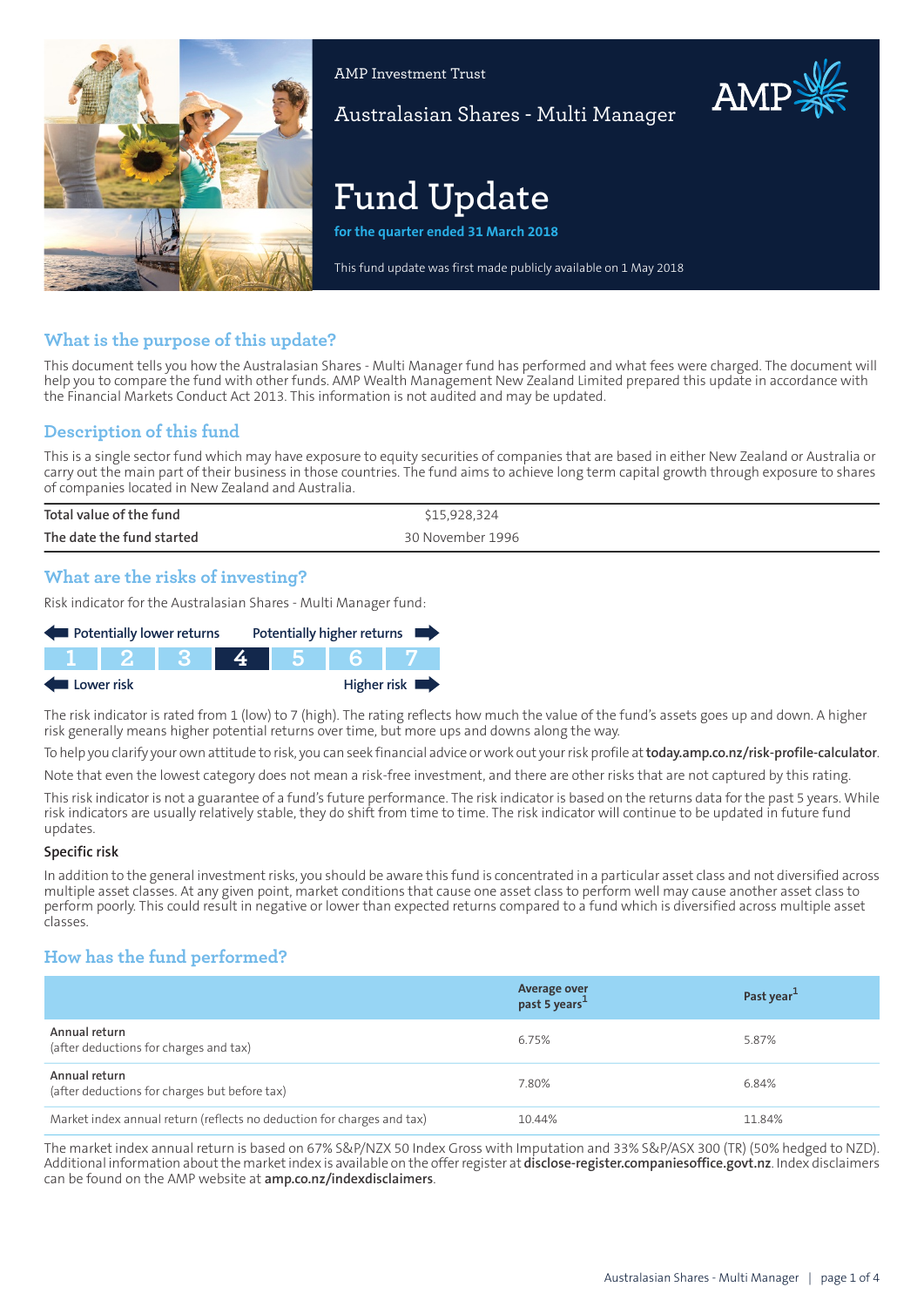### **Annual return graph**



This shows the return after fund charges and tax for each of the last 10 years ending 31 March. The last bar shows the average annual return for the last 10 years, up to 31 March 2018.

**Important:** This does not tell you how the fund will perform in the future.

Returns in this update are after tax at the highest prescribed investor rate (PIR) of tax for an individual New Zealand resident. Your tax may be lower.

## **What fees are investors charged?**

Investors in the Australasian Shares - Multi Manager fund are charged fund charges. In the year to 31 March 2017 these were:

|                                             | % of net asset value                                                     |
|---------------------------------------------|--------------------------------------------------------------------------|
| Total fund charges                          | 2.09%                                                                    |
| Which are made up of -                      |                                                                          |
| Total management and administration charges | 2.09%                                                                    |
| Including -                                 |                                                                          |
| Manager's basic fee                         | 1.73%                                                                    |
| Other management and administration charges | 0.36%                                                                    |
| Total performance-based fees                | $0.00\%$                                                                 |
| <b>Other charges</b>                        | Dollar amount per investor or description<br>of how charge is calculated |
| NII                                         |                                                                          |

Investors may also be charged individual action fees for specific actions or decisions (for example, for withdrawing from or switching funds). See the 'fees and other charges' document on the entry relating to the offer of interests in the AMP Investment Trust maintained on the offer register (**[disclose-register.companiesoffice.govt.nz](https://disclose-register.companiesoffice.govt.nz/)**) for more information about those fees.

Small differences in fees and charges can have a big impact on your investment over the long term.

## **Example of how this applies to an investor**

Craig had \$10,000 in the fund at the start of the year and did not make any further contributions. At the end of the year, Craig received a return after fund charges were deducted of \$587.00 (that is 5.87% of his initial \$10,000). Craig also paid \$0.00 in other charges. This gives Craig a total return after tax of \$587.00 for the year.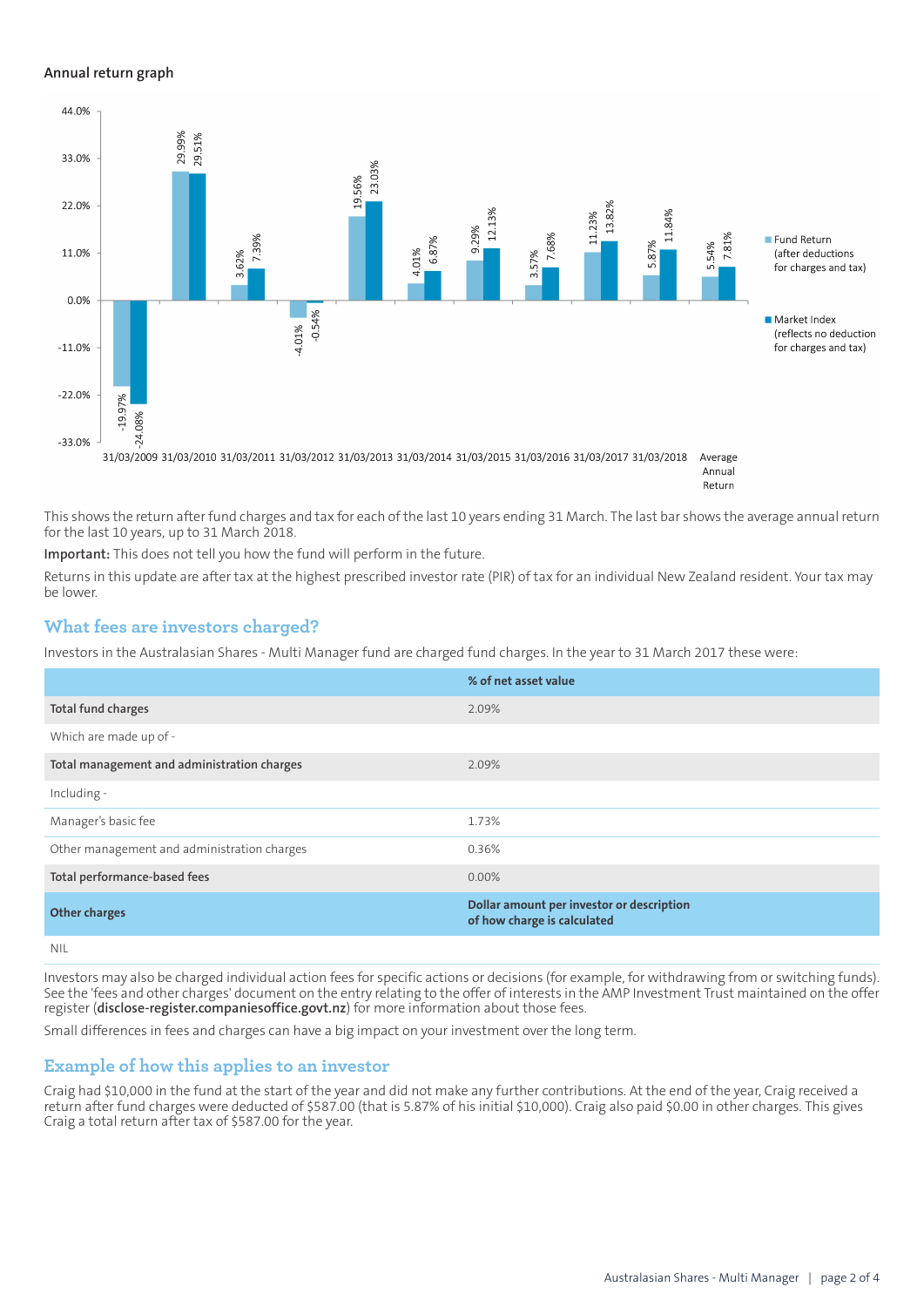# **What does the fund invest in?**

# **Actual investment mix<sup>2</sup>**

This shows the types of assets that the fund invests in.



## **Target investment mix**

This shows the mix of assets that the fund generally intends to invest in.

| <b>Asset Type</b>            | <b>Allocation</b> |
|------------------------------|-------------------|
| Cash and cash equivalents    | 0.00%             |
| New Zealand fixed interest   | 0.00%             |
| International fixed interest | 0.00%             |
| Australasian equities        | 100.00%           |
| International equities       | 0.00%             |
| Listed property              | $0.00\%$          |
| Unlisted property            | 0.00%             |
| Commodities                  | $0.00\%$          |
| Other                        | 0.00%             |

# **Top 10 investments<sup>2</sup>**

|    | <b>Name</b>                     | Percentage<br>of fund<br>net assets | <b>Asset Type</b>     | <b>Country</b> | <b>Credit rating</b><br>(if applicable) |
|----|---------------------------------|-------------------------------------|-----------------------|----------------|-----------------------------------------|
| 1. | a2 Milk Coltd                   | 6.96%                               | Australasian equities | New Zealand    | N/A                                     |
| 2  | Fisher & Paykel Healthcare Corp | 4.95%                               | Australasian equities | New Zealand    | N/A                                     |
| 3  | Spark New Zealand Ltd           | 4.23%                               | Australasian equities | New Zealand    | N/A                                     |
| 4  | Auckland International Airport  | 4.10%                               | Australasian equities | New Zealand    | N/A                                     |
| 5  | Contact Energy Ltd              | 3.40%                               | Australasian equities | New Zealand    | N/A                                     |
| 6  | Fletcher Building Ltd           | 3.14%                               | Australasian equities | New Zealand    | N/A                                     |
|    | Meridian Energy Ltd             | 2.55%                               | Australasian equities | New Zealand    | N/A                                     |
| 8  | Commonwealth Bank of Australia  | 2.29%                               | Australasian equities | Australia      | N/A                                     |
| 9  | BHP Billiton Itd                | 2.20%                               | Australasian equities | Australia      | N/A                                     |
| 10 | Westpac Banking Corp            | 2.13%                               | Australasian equities | Australia      | N/A                                     |

The top 10 investments make up 35.95% of the fund.